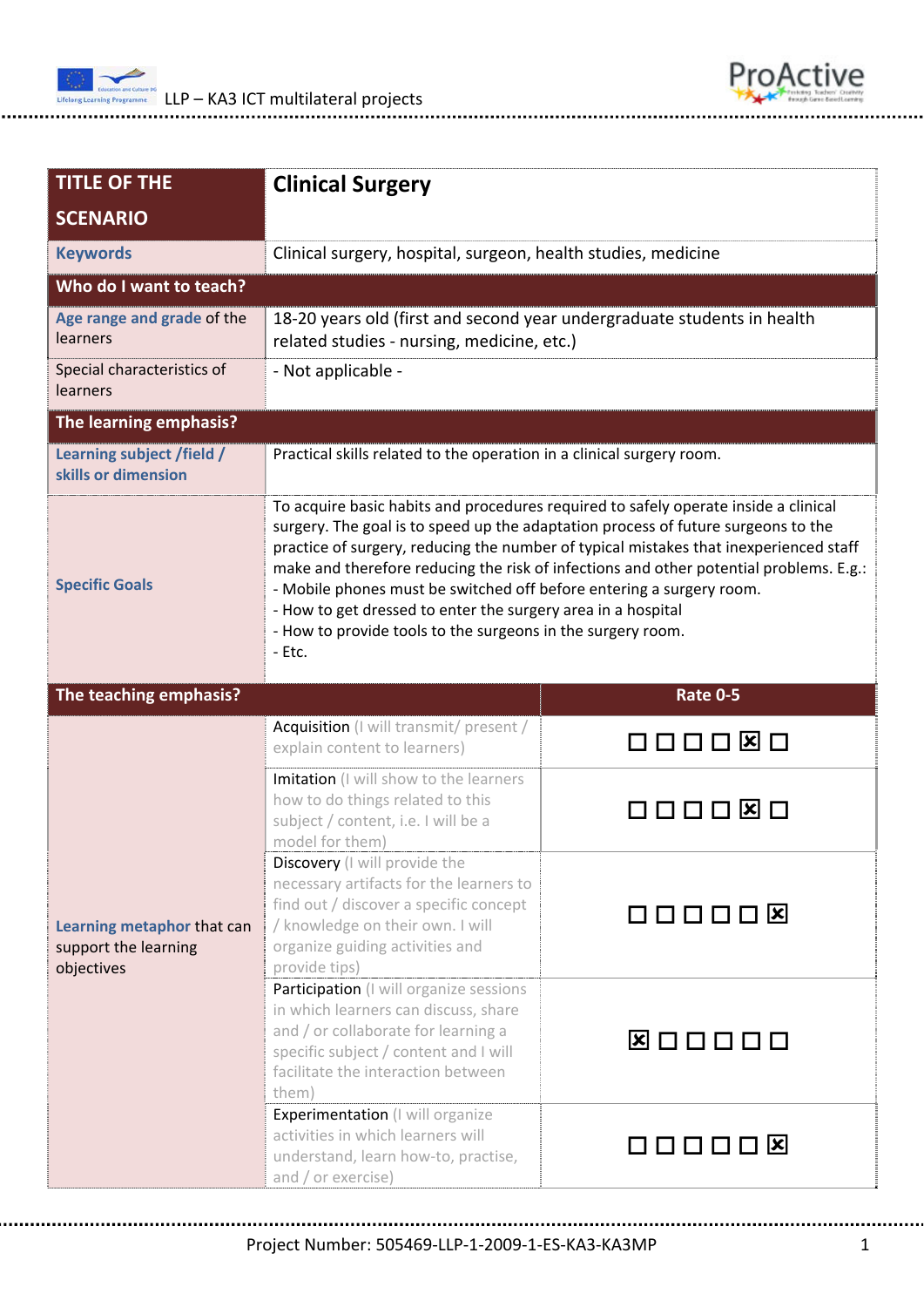LLP – KA3 ICT multilateral projects



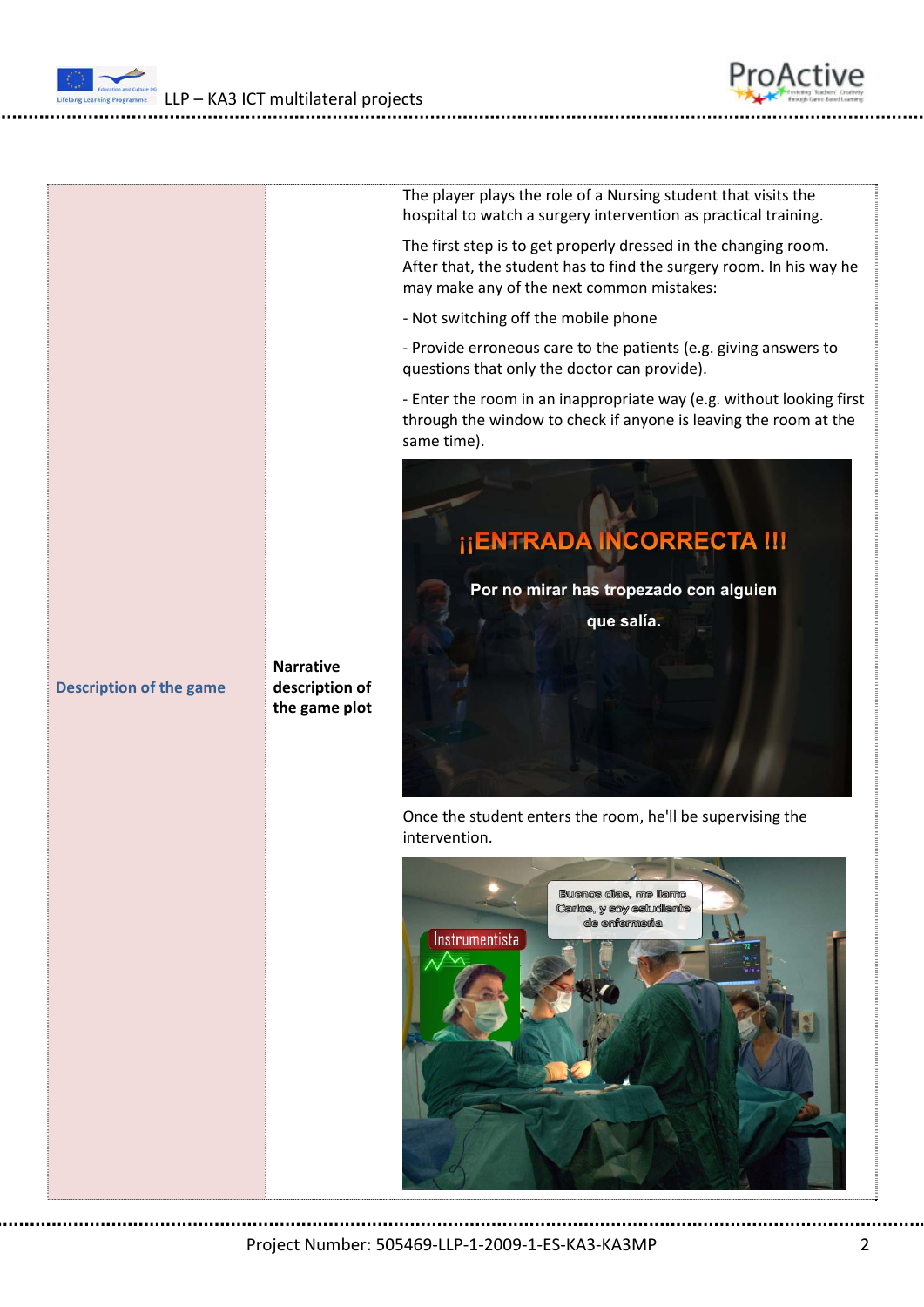





‐ One of the instrumentalists requests some equipment, and the student has to provide the supplies in the appropriate manner.

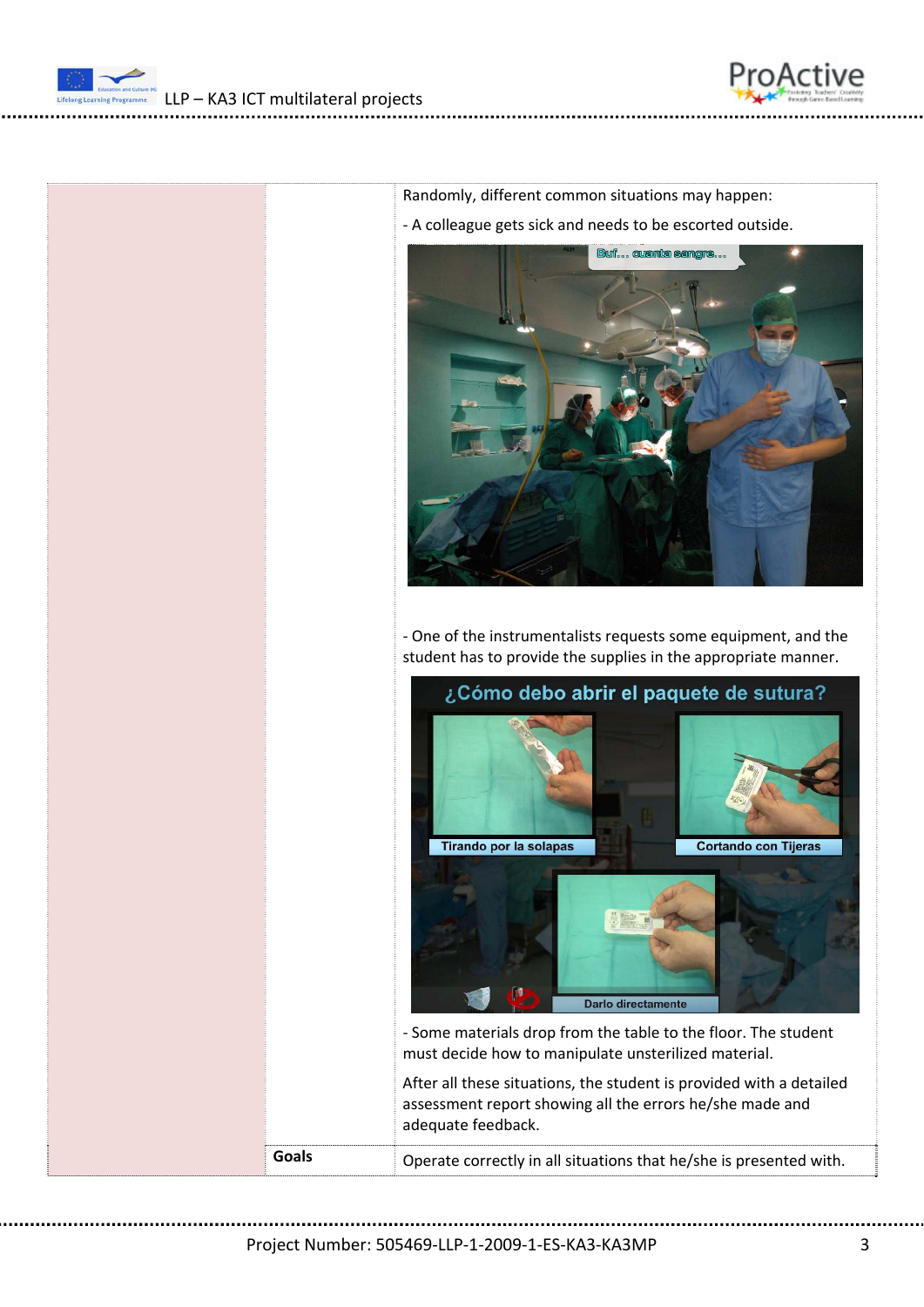

ProActive

|                                                           | <b>Rules</b>                                                                                              |                                                                                                                                                                                                           | The student looses points if a wrong answer is provided. |                       |
|-----------------------------------------------------------|-----------------------------------------------------------------------------------------------------------|-----------------------------------------------------------------------------------------------------------------------------------------------------------------------------------------------------------|----------------------------------------------------------|-----------------------|
|                                                           | Challenge                                                                                                 | Many situations are unfamiliar for the student. The level of realism<br>makes providing the right answers more challenging.                                                                               |                                                          |                       |
|                                                           |                                                                                                           | The game provide feedback by:<br>- Characters that are present in the game, who express disconcert<br>and disappointment when the student does not commit<br>procedures as expected, and thank otherwise. |                                                          |                       |
|                                                           |                                                                                                           | - Full size screens with detailed feedback.                                                                                                                                                               |                                                          |                       |
|                                                           |                                                                                                           | - Feedback about the clothing that the player is currently wearing<br>is provided visually at all times.                                                                                                  |                                                          |                       |
|                                                           | <b>Satisfaciton</b><br>system<br>/feedback cycle                                                          | <b>RESPUESTA</b><br><b>INCORRECTA</b><br>No es necesario cortar con tijeras, puedes<br>abrir el envoltorio tirando de las solapas                                                                         |                                                          |                       |
|                                                           |                                                                                                           |                                                                                                                                                                                                           |                                                          |                       |
|                                                           |                                                                                                           |                                                                                                                                                                                                           | <b>Learning settings</b>                                 | <b>Estimated time</b> |
|                                                           | The teacher provides a brief<br>introduction in the classroom and<br>explains how to play (if needed).    |                                                                                                                                                                                                           | in the classroom                                         | 20 minutes            |
| narrative description of<br>learning activities - step by | go to a real intervention. They can<br>play as many times as needed                                       | Students access to the UCM's virtual<br>campus to play the game before they                                                                                                                               | At home                                                  | Unlimited             |
| step organization and<br>structuring                      | and analyzes the most frequent<br>plans a debriefing session before<br>students go to watch real surgery. | The teacher collects all assessment<br>reports through the virtual campus<br>errors. With this information he/she                                                                                         | in the classroom                                         | 1 hour                |
|                                                           |                                                                                                           |                                                                                                                                                                                                           |                                                          | 2 sessions            |

Project Number: 505469‐LLP‐1‐2009‐1‐ES‐KA3‐KA3MP 4